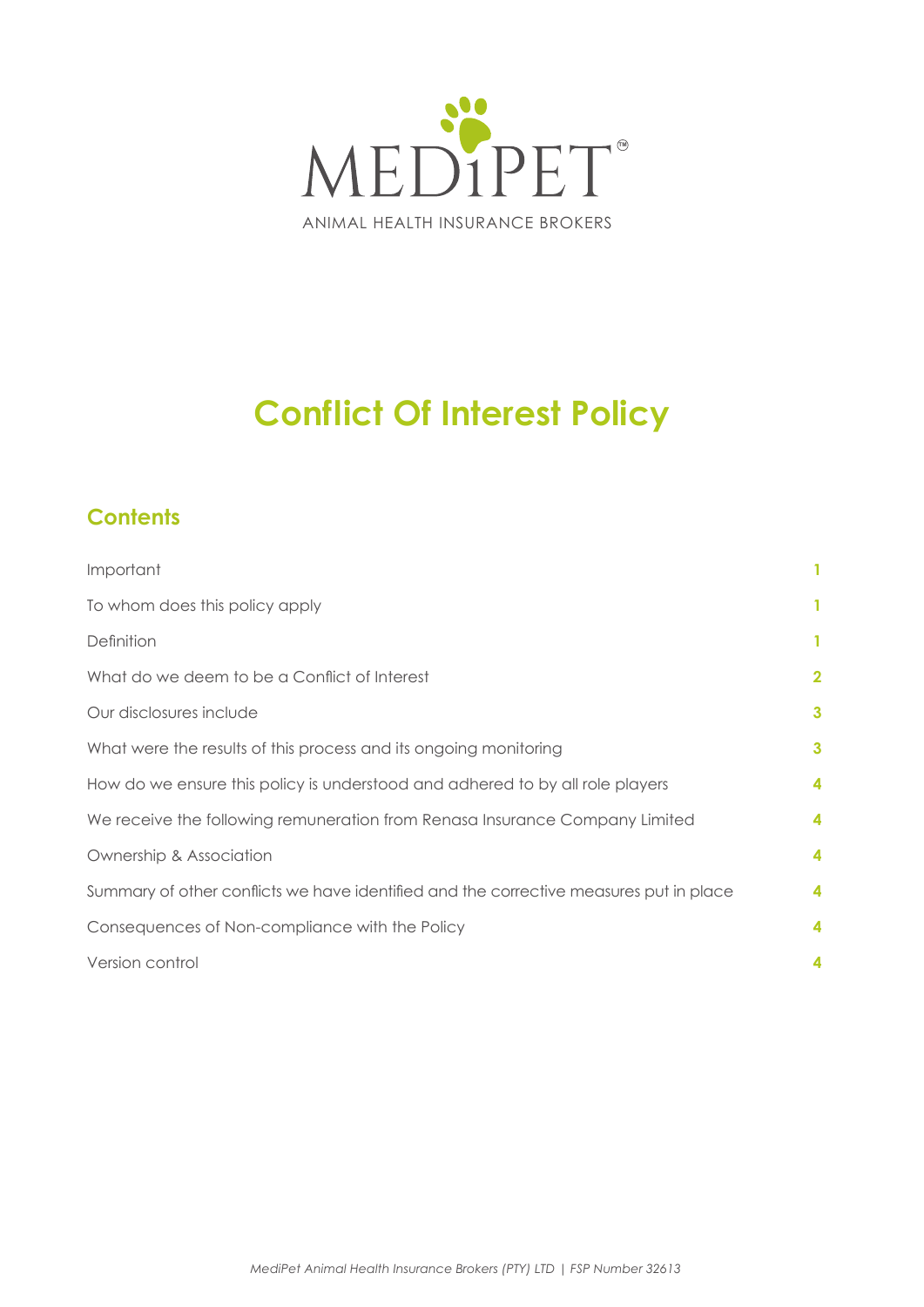<span id="page-1-0"></span>MediPet Animal Health Insurance Brokers (Pty) Ltd (Co. Reg No: 2007/007495/07) recognises the importance of operating in an open and transparent manner in all aspects of the operations of the business, be that with our clients, our suppliers, our service providers or members of the greater business community within which we operate, either directly a part of the financial services industry or not. Whilst the legislative requirements may be the foundation for this policy, it is far more practical in its application and takes basic business ethics as its overall primary standard and objective. The Board of directors takes this policy as a statement that binds the ethics of the company.

# **Important**

Kindly note that we refer to you as our "Members", and we have attempted to keep this consistent in all our communication, however, there are some instances where we had to refer to you as "the client" due to legalities.

# **To whom does this policy apply**

This policy is deemed to apply to all employees, which include

- Directors
- Managers
- Permanent staff
- Contract and/or temporary staff

Whether they be employed in the financial services sector or not.

# **Definition**

The Financial Advisory & Intermediary Services Act, Act No 37 of (FAIS) gives us the foundation for our policy. It defines a conflict as:

"**Conflict of Interest**" means "any situation in which a provider or a representative has an actual or potential interest that may, in rendering a financial service to a client, -

- (a) influence the objective performance of his, her or its obligations to that client; or
- (b) prevent a provider or representative from rendering an unbiased and fair financial service to that client, or from acting in the interests of that client, including, but not limited to -
	- (i) a financial interest
	- (ii) an ownership interest
	- (iii) any relationship with a third party"

"**financial interest**" means "any cash, cash equivalent, voucher, gift, service, advantage, benefit, discount, domestic or foreign travel, hospitality, accommodation, sponsorship, other incentive or valuable consideration, other than

- (a) an ownership interest;
- (b) training, that is not exclusively available to a selected group of providers or representatives, on
	- (i) products and legal matters relating to those products;
	- (i) general financial and industry information;
	- (ii) specialised technological systems of a third party necessary for the rendering of a financial service; but excluding travel and accommodation associated with that training;

"**immaterial financial interest**" means "any financial interest with a determinable monetary value, the aggregate of which does not exceed R 1 000 in any calendar year from the same third party";

"**third party**" means "a product supplier, another provider, an associate of a product supplier or a provider, a distribution channel and any other person who in terms of an agreement provides a financial interest to a provider or its representatives".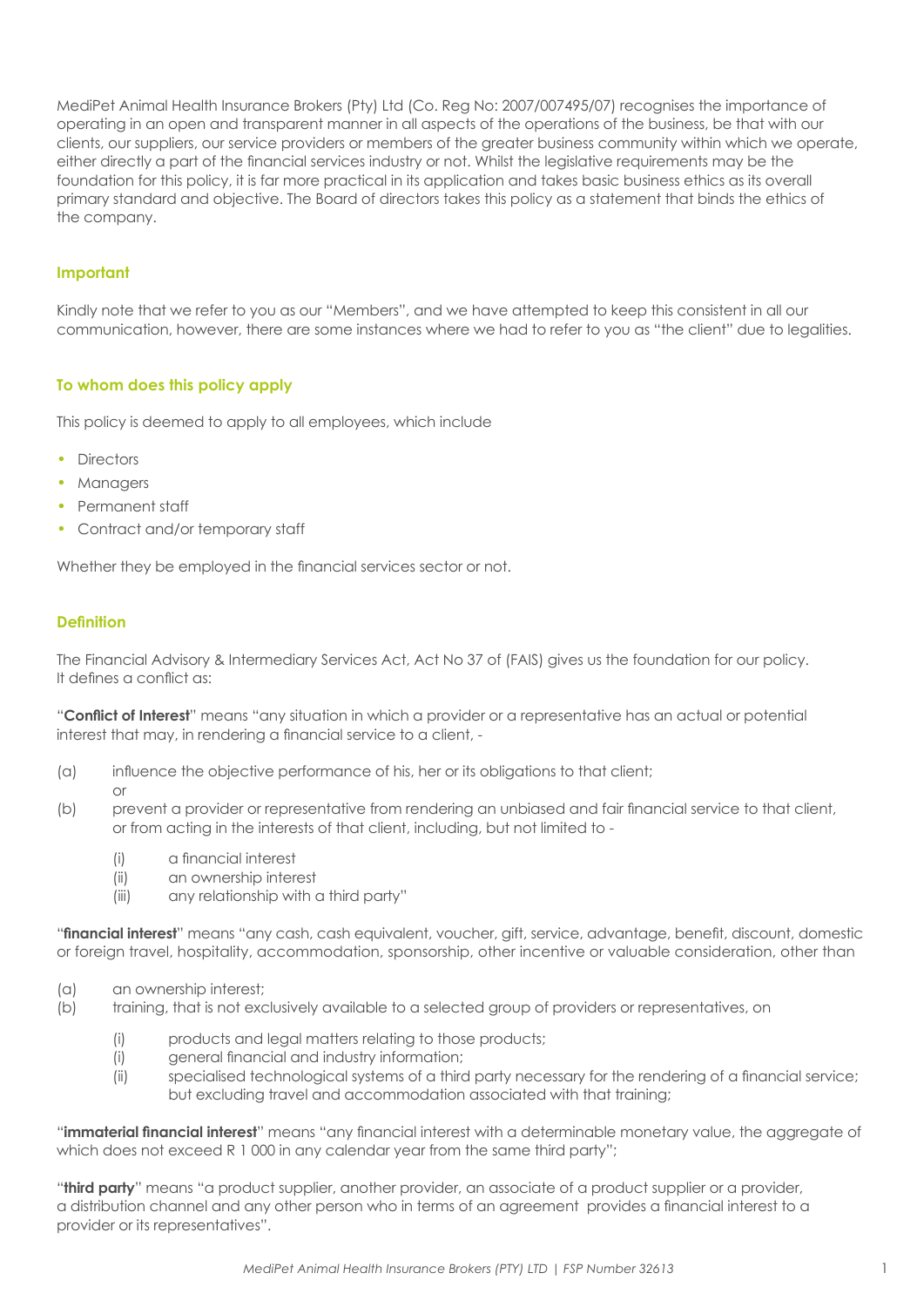# <span id="page-2-0"></span>"**associate**" means

a) in relation to a natural person,

- (i) a person who is recognised in law or the tenets of religion as the spouse, life partner, or civil union partner of that person;
- (ii) a child of that person, including a stepchild, adopted child and a child born out of wedlock;
- (iii) a parent or stepparent of that person;
- (iv) a person in respect of which that person is recognised in law or appointed by a court as the person legally responsible for managing the affairs of or meeting the daily care needs of the first mentioned person.
- (v) a person who is the spouse, life partner or civil union partner of a person referred to in (ii), (iii) and (iv).
- (vi) a person who is in a commercial partnership with that person.

b) in relation to a juristic person,

- (i) which is a company, means any subsidiary or holding company of that company, any other subsidiary of that holding company and any other company of which that holding company is a subsidiary.
- (ii) which is a closed corporation registered under the Close Corporations Act, means any member thereof as defined in section 1 of that Act.
- (iii) Which is not a company or a closed corporation, means another juristic person which would have been a subsidiary or holding company of the first-mentioned juristic person:
- (iv) had such first-mentioned juristic person been a company; or
- (v) in the case where that other person, too, is not a company, had both the first-mentioned juristic person and that other juristic person been a company.
- (vi) means any person in accordance with whose directions or instructions the board of directors of or, in the case where such juristic person is not a company, the governing body of such juristic person is accustomed to act.

c) in relation to any person,

(vii) means any juristic person of which the board of directors or, in the case where such juristic person is not a company, of which the governing body is accustomed to act in accordance with the directions or instructions of the person first-mentioned in this paragraph or administered by that person.

# **What do we deem to be a Conflict of Interest**

Any situation in which a provider or a representative has an actual or potential interest that may, in rendering a financial service to a client,

- Influence the objective performance of his, her or its obligations to that client; or
- prevent a provider or representative from rendering unbiased and fair financial services to that client, or from acting in the interests of that client,

 i.e. In simple terms, companies with whom there is a relationship based on common shareholding, management control or family (in its widest context) members are involved and subsidiary or holding company status.

- 1. What Third Party relationships do we, or our staff, have? These include:
- Product suppliers (insurers) including any of their associates
- Other FSP's Including any of their associates
- Distribution channels
- Any other person who in terms of an agreement or arrangement will benefit from a financial perspective, outside of the insurance environment, for example, stationery suppliers.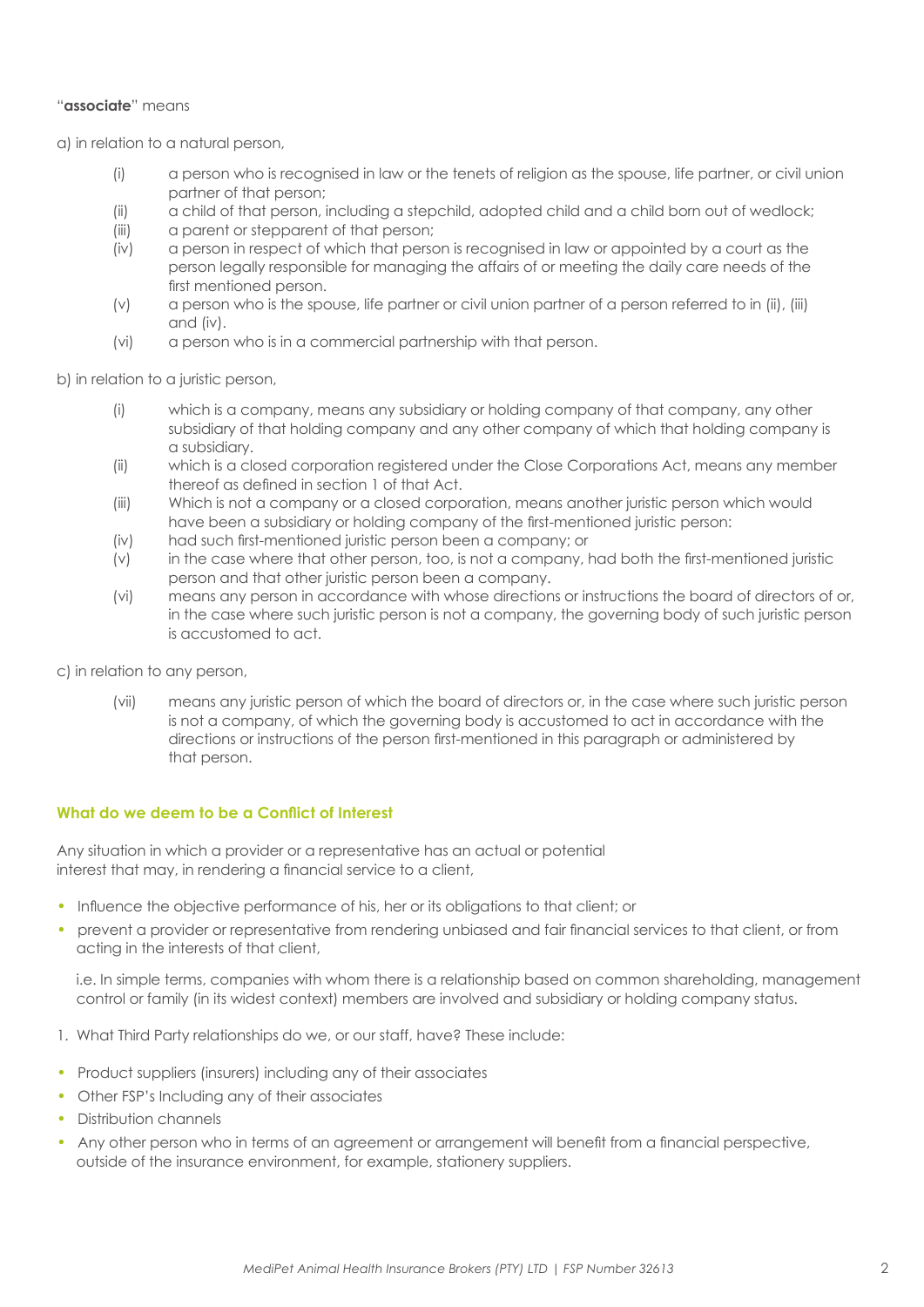- <span id="page-3-0"></span>2. Is there any ownership interest within these relationships? And would this create a conflict of interest?
- 3. Is there any financial interest paid from or to the entities within these relationships? And would this create a conflict of interest?
- 4. Is there any immaterial financial interest paid from or to the entities within these relationships? If so are we monitoring the frequency and extent?
- 5. What were our staff remuneration policies?

The process allowed us to assess all of our relationships, including those of our staff and including financial aspects, and to document these fully . The data collected was then reviewed to see, if a potential conflict had been identified, and then we had to see how best to deal with this. The options open to us included:

- Avoidance i.e. Take away the situation that creates the conflict. OR
- Mitigate i.e. Put measures in place that acknowledge the conflict situation but implement measures to reduce its potential impact. AND/OR
- Disclosure i.e. formally provide details of the situations that are there and what has been done, if anything, about these to reduce or eliminate the situation itself.

Any solution we have established could be a combination of all three e.g. Avoid some, Mitigate others and Disclosure of what we have done and will continue to do. Our general strategy was, where possible, to avoid such conflicts i.e. prevent them by physically removing the conflict situation.

Where we could not avoid the conflict situation, actual or potential, it needed to be mitigated, i.e. we had to put controls in place to reduce the likelihood of a conflict arising.

Where disclosure of conflicts, which includes potential ones, involved clients the standard adopted demands a higher level of formality. It demands formal disclosure "at the earliest reasonable opportunity" which is deemed to be when providing the client with the initial quote.

Our disclosures are clear, concise and effective in our opinion, although we constantly strive to ensure we are achieving this at all times.

# **Our disclosures include**

- 1. What conflicts we have.
- 2. What measures we have been taken to avoid or mitigate these.
- 3. Ownership interests that may become due to us, this includes shareholding dividends, profit share and similar payments. This includes ownership of and payments from associated companies and insurers.
- 4. Financial interests (these are things we actually pay for that are made available by other FSP's or insurers as part of the relationships that exist) that may become due and include vouchers , benefits, travel, hospitality, accommodation, sponsorships and other incentives.
- 5. Details of the relationships and/or arrangements that exist that create the (potential) conflict.
- 6. How to obtain our Conflict of Interest management policy.

# **What were the results of this process and its ongoing monitoring**

We have summarised the results below under the headings:

- 1. Associate companies: a listing of all such companies
- 2. 3rd Party companies with whom there is an ownership interest by ourselves and/or staff
- 3. Management policy summary of our conflict situations and actions taken